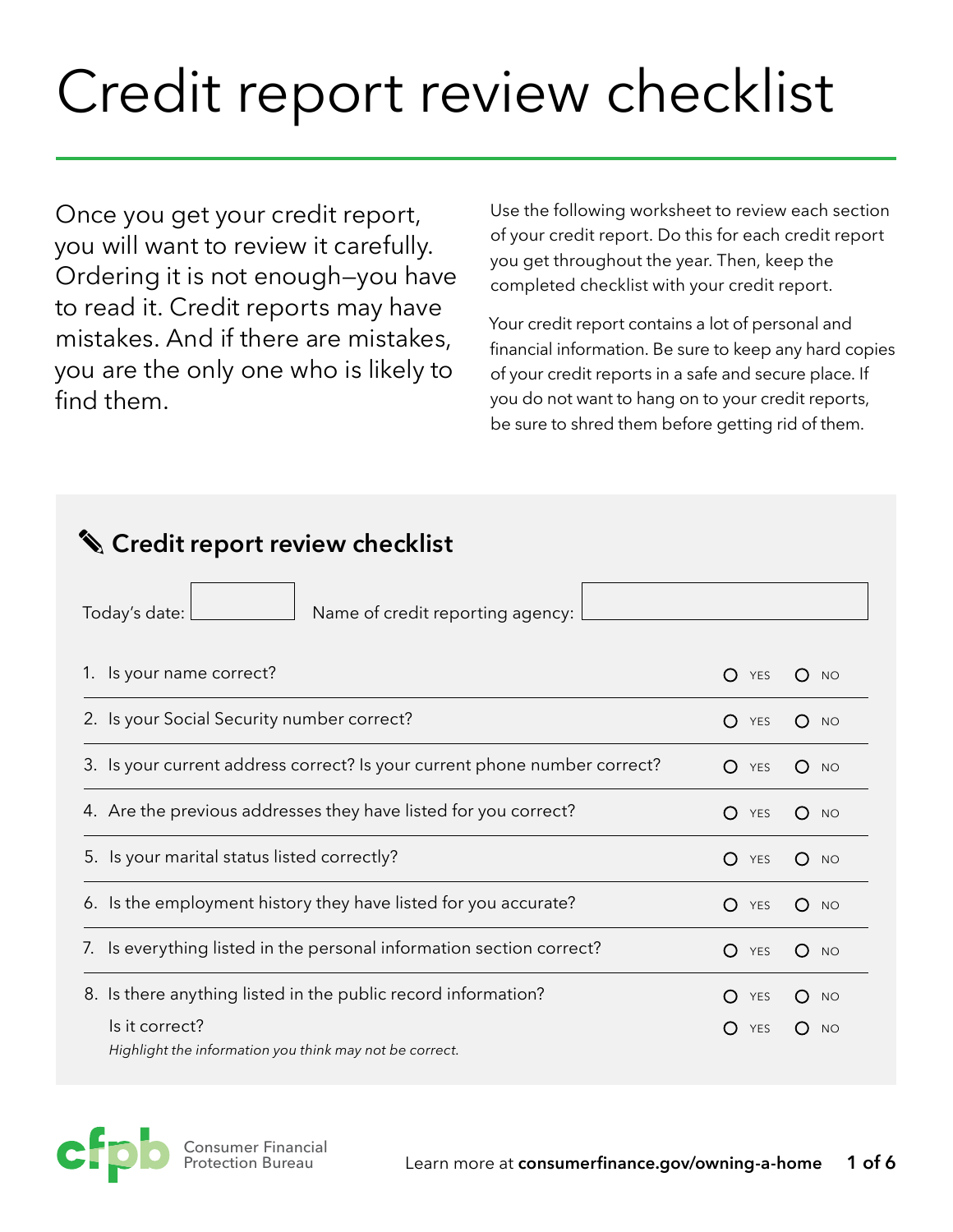| 9. Are the accounts on the list still open?<br>Review each item under the credit account (trade account) section.                                                                       | <b>YES</b>                                                | <b>NO</b>                                                      |
|-----------------------------------------------------------------------------------------------------------------------------------------------------------------------------------------|-----------------------------------------------------------|----------------------------------------------------------------|
| 10. Are all of the current balances correct?                                                                                                                                            | O<br>YES                                                  | $\left( \right)$<br><b>NO</b>                                  |
| 11. Are accounts where you are an authorized user or joint owner listed?                                                                                                                | O<br>YES                                                  | $\left( \right)$<br><b>NO</b>                                  |
| 12. Are zero balances recorded for debts discharged in bankruptcy?<br>For debts paid in full?                                                                                           | ( )<br><b>YES</b><br>$\left( \ \right)$<br>YES            | $\left( \right)$<br><b>NO</b><br>$\left( \right)$<br><b>NO</b> |
| 13. Are you listed as a co-signer on a loan?<br>Is this correct?                                                                                                                        | $\left( \right)$<br><b>YES</b><br>YES<br>$\left( \right)$ | $\bigcirc$<br><b>NO</b><br><b>NO</b><br>$\left( \right)$       |
| 14. Are accounts that you closed listed as "closed by the consumer"?                                                                                                                    | $\bigcirc$<br><b>YES</b>                                  | $\bigcirc$<br><b>NO</b>                                        |
| 15. Is negative information reported on each credit account correct?<br>Look for late payments and missed payments. Highlight those items you think<br>are not correct.                 | () YES                                                    | $\left( \right)$<br><b>NO</b>                                  |
| 16. Are any accounts listed more than once?<br>Check to make sure the same account is not listed multiple times in the<br>collections section.                                          | O<br>YES                                                  | $\left( \right)$<br><b>NO</b>                                  |
| 17. Is old negative information still being reported?<br>If yes, highlight the information that has exceeded the negative information<br>reporting limit, which is usually seven years. | $\left( \right)$<br>YES                                   | $\left( \right)$<br><b>NO</b>                                  |
| 18. Do you suspect that you have been the victim of identity theft after<br>reviewing your credit reports?                                                                              | () YES                                                    | $\left( \right)$<br><b>NO</b>                                  |

If you find something wrong with your credit report, you should dispute it. You may contact both the credit reporting company and the creditor or institution that provided the information. Explain what you think is wrong and why.

**To correct mistakes, it can help to contact both the credit reporting company and the source of the mistake.** You may file a dispute not only with the credit reporting company, but also directly with the source of the information, and include

the same supporting documentation. However, there are certain circumstances where creditors and furnishing institutions are not required to investigate.

You may file your dispute online at each credit reporting agency's website.

If you file a dispute by mail, your dispute letter should include: Your complete name, address, and telephone number; your report confirmation

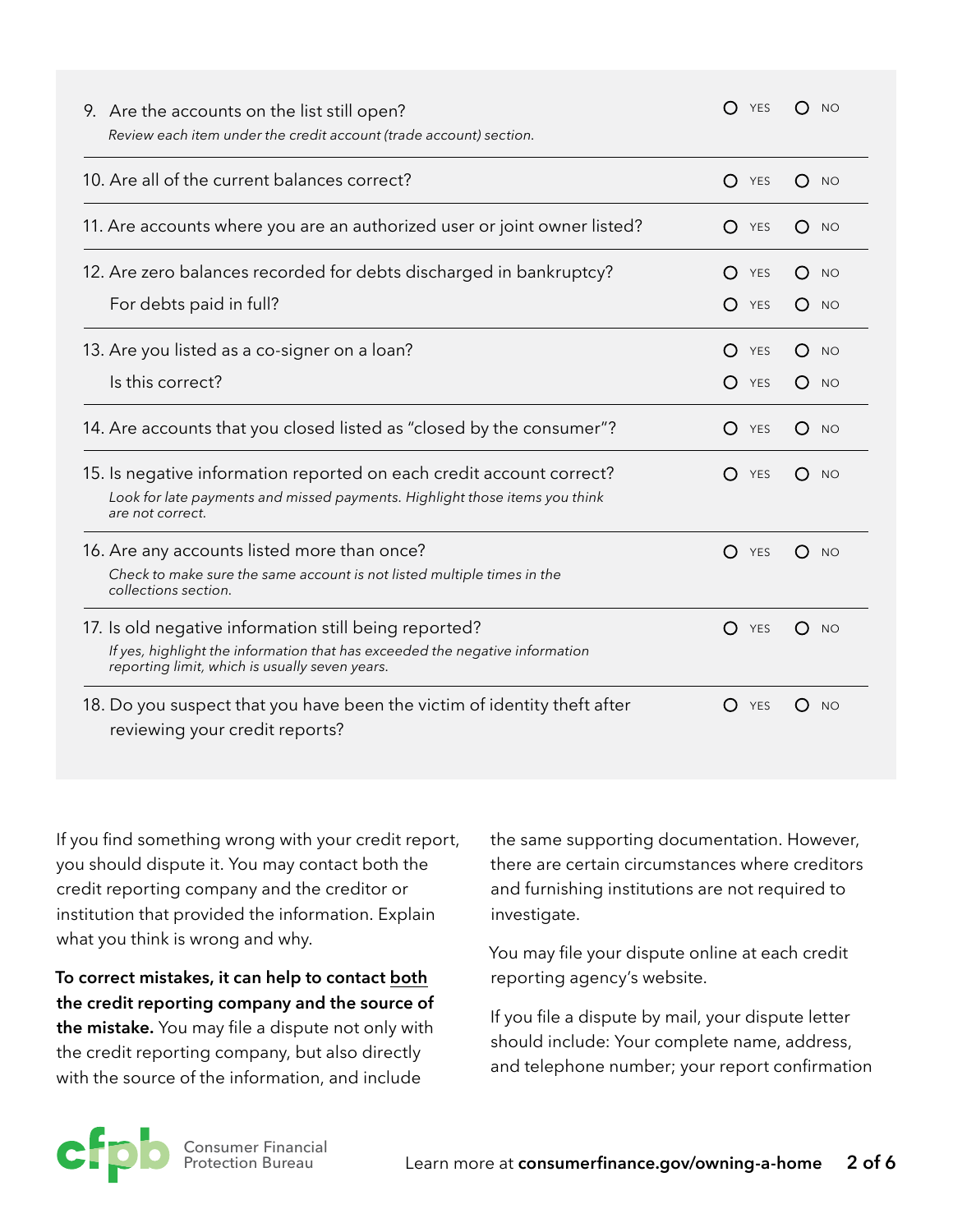number (if you have one); and the account number for any account you may be disputing.

In your letter, clearly identify each mistake, state the facts, explain why you are disputing the information, and request that it be removed or corrected. You may want to enclose a copy of the portion of your report that contains the disputed items and circle or highlight the disputed items. Include copies (not originals) of documents that support your position.

Send your letter of dispute to credit reporting companies by certified mail, return receipt requested, so that you will have a record that your letter was received. You can contact the nationwide credit reporting companies online, by mail, or by phone:

You can contact the primary nationwide credit reporting agencies online, by mail, or by phone:

### Equifax

#### Online

[ai.equifax.com/CreditInvestigation/home.action](https://www.ai.equifax.com/CreditInvestigation/home.action)

#### By mail

Download and complete the dispute form: [equifax.](http://www.equifax.com/cp/MailInDislcosureRequest.pdf) [com/cp/MailInDislcosureRequest.pdf](http://www.equifax.com/cp/MailInDislcosureRequest.pdf). Mail the dispute form with your letter to:

Equifax Information Services LLC P.O. Box 740256 Atlanta, GA 30374

By phone Phone number provided on credit report or (800) 864-2978

## Experian

#### Online

[experian.com/disputes/main.html](http://www.experian.com/disputes/main.html)

#### By mail

Use the address provided on your credit report or mail your letter to:

Experian P.O. Box 4000 Allen, TX 75013

#### By phone

Phone number provided on credit report or (888) 397-3742

# TransUnion

#### Online

[transunion.com/credit-disputes/dispute-your-credit](http://www.transunion.com/credit-disputes/dispute-your-credit)

#### By mail

Download and complete the dispute form: [transunion.com/docs/rev/personal/](http://www.transunion.com/docs/rev/personal/InvestigationRequest.pdf) [InvestigationRequest.pdf](http://www.transunion.com/docs/rev/personal/InvestigationRequest.pdf). Mail the dispute form with your letter to:

TransUnion Consumer Solutions P.O. Box 2000, Chester, PA 19022-2000

By phone (800) 916-8800

*\* Keep copies of your dispute letter and enclosures.*

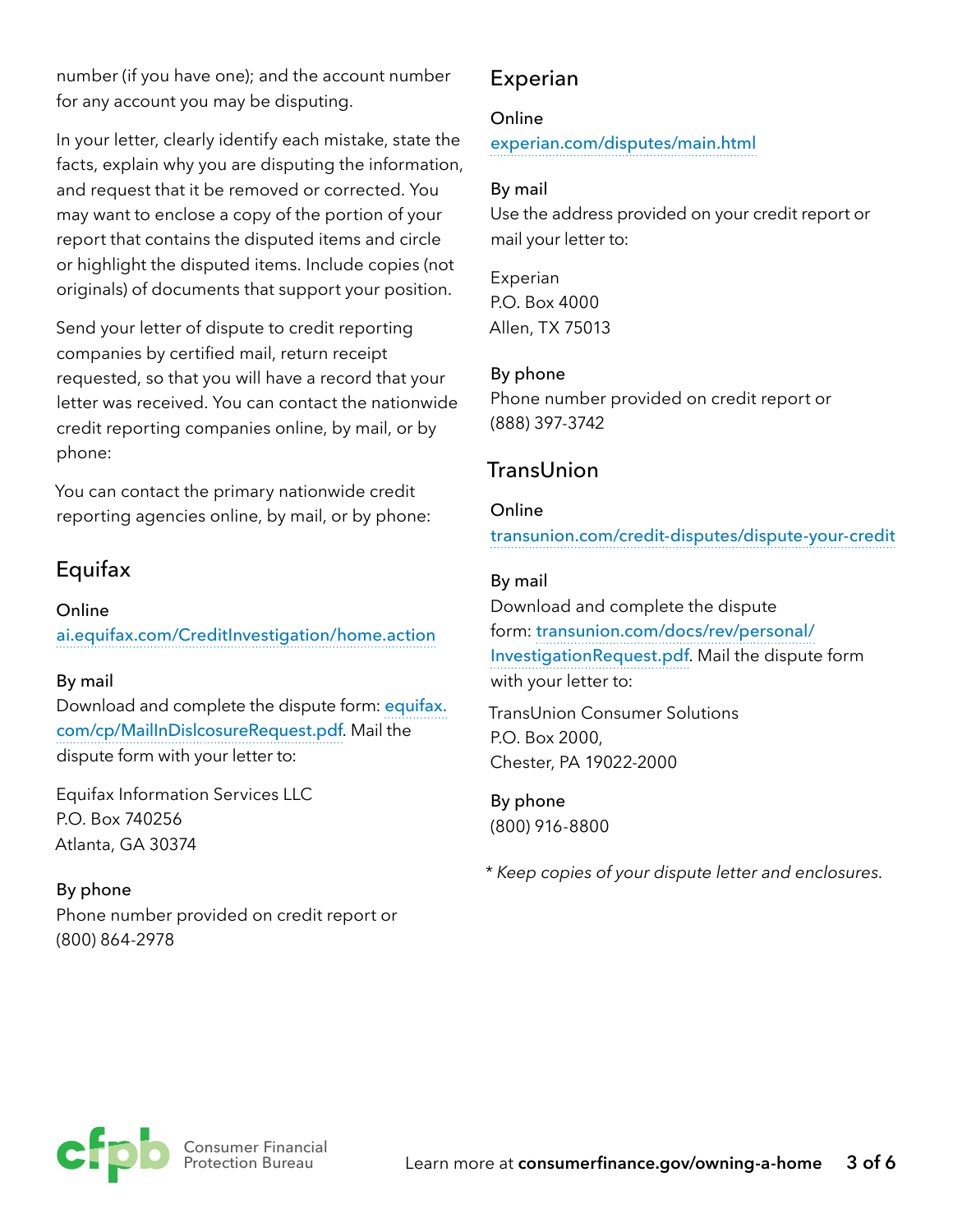If you suspect that the error on your report is a result of identity theft, visit the Federal Trade Commission's [IdentityTheft.gov](http://www.IdentityTheft.gov) website for information about identity theft and steps to take if you have been victimized. This will include filing a fraud alert and possibly filing a security freeze.

If the error is with a specific account, you can also choose to start the process by contacting the creditor or the debt collector to resolve the dispute.

Whether you file your dispute directly with the creditor (information furnisher) or the credit reporting agency, they generally have 30 - 45 days to investigate your claim and 5 days to send you written notice once their investigation is over.

If the dispute results in a business changing the information it reported about you, the business must notify the credit reporting agencies. And vice versa, if you filed your dispute with a credit reporting agency, it must fix your file and notify the creditor of the error.

You can also submit a complaint to the Consumer Financial Protection Bureau at [consumerfinance.](https://www.consumerfinance.gov/complaint) [gov/complaint](https://www.consumerfinance.gov/complaint) or by calling 855-411-2372.

# **Steps to filing a dispute checklist**

#### **Steps to filing a dispute**

- $\Box$  1. Write a letter to the credit bureau that sent you the report.
- $\Box$  2. Provide the account number for the item you feel is not accurate.
- $\Box$  3. For each item, explain concisely why you believe it is not accurate.
- $\Box$  4. If you can, include copies of bills or cleared checks (money order stubs) that show you have paid them on time.
- $\Box$  5. Provide your address and telephone number at the end of the letter so the credit bureau can contact you for more information if necessary.
- $\Box$  6. Make a copy of your letter before you send it to the credit bureau.
- 7. Send the letter. You may choose to use Certified Mail with Return Receipt to have proof of when the letter was received. The consumer reporting agency or the creditor generally has 30-45 days to investigate your claim.

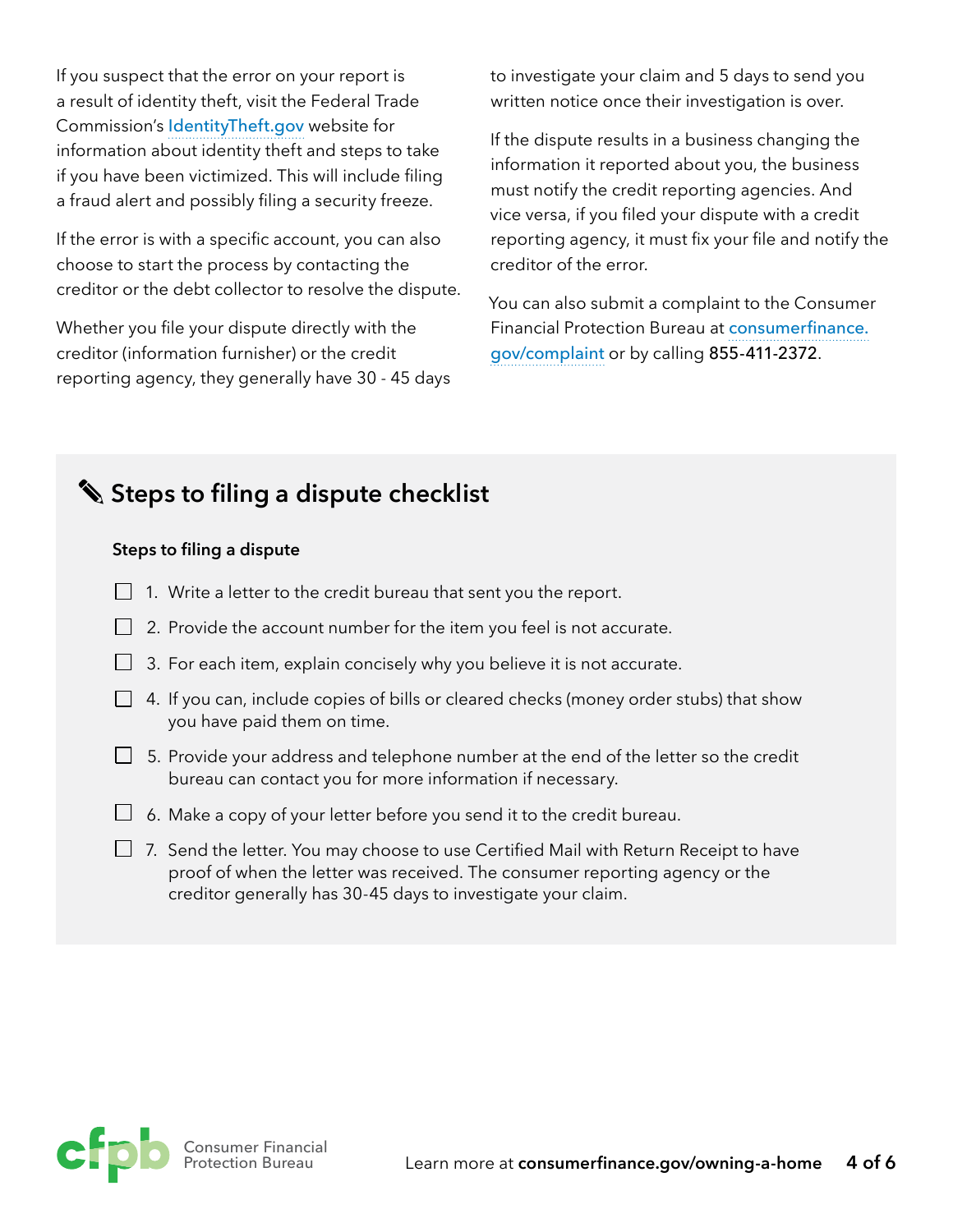# **Example letter**

You can use this example dispute letter from the Federal Trade Commission to a credit reporting agency as a guide for writing your own letter.

Be sure to keep copies of everything you send to the credit reporting agencies, including the dates you sent the items.

[Your name] [Your return address]

[Date]

Complaint Department [Company Name] [Street Address] [City, State, Zip Code]

Dear Sir or Madam:

I am writing to dispute the following information in my file. I have circled the items I dispute on the attached copy of the report I received.

This item [identify item(s) disputed by name of source, such as creditors or tax court, and identify type of item, such as credit account, judgment, etc.] is [inaccurate or incomplete] because [describe what is inaccurate or incomplete and why]. I am requesting that the item be removed [or request another specific change] to correct the information.

Enclosed are copies of [use this sentence if applicable and describe any enclosed documentation, such as payment records and court documents] supporting my position. Please reinvestigate this [these] matter[s] and [delete or correct] the disputed item[s] as soon as possible.

Sincerely, [Your name] [Phone number]

Enclosures: [List what you are enclosing.]